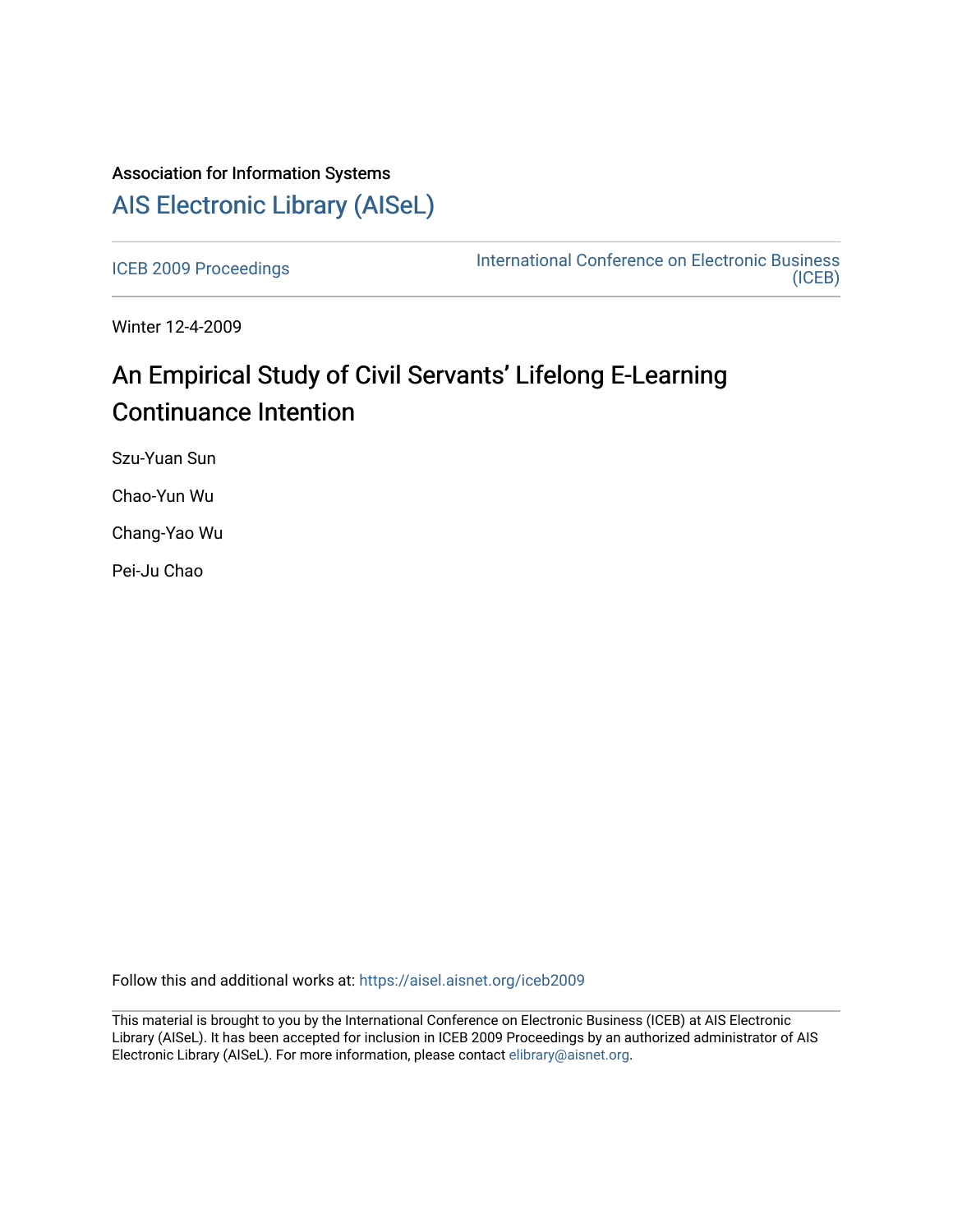## **AN EMPIRICAL STUDY OF CIVIL SERVANTS' LIFELONG E-LEARNING CONTINUANCE INTENTION**

Szu-Yuan Sun<sup>1</sup>, Chao-Yun Wu<sup>2</sup>, Chang-Yao Wu<sup>3</sup>, Pei-Ju Chao<sup>4</sup>

<sup>1</sup>Department of Information Management, National Kaohsiung First University of Science and Technology

2 Institute of International Master of Business Administration, National Kaohsiung First University of Science and Technology

<sup>34</sup>Graduate School of Management, National Kaohsiung First University of Science and Technology

> $\frac{1}{3}$ sunnyy@ccms.nkfust.edu.tw;  $\frac{2 \times 9621809}{\omega}$ ccms.nkfust.edu.tw;  $\frac{3}{19528906}$ @ccms.nkfust.edu.tw;  $\frac{4}{19428908}$ @ccms.nkfust.edu.tw

## **Abstract**

E-learning is an effective way for job-training and continuous education. In recognizing the need for civil servants to embrace the lifelong learning to sustain competitiveness, many countries around the world have created policies to develop e-learning. This study is focus on civil servants' e-learning continuance intention and through e-learning experience to achieve lifelong learning. Based on Information system (IS) success model proposed by Seddon (1997) and adding organizational factors (Incentive, Supervisor Support, and Technical Support) to survey civil servants' e-learning behaviour. The sample for the study was taken from the civil servants in Taiwan who have the experience of using the lifelong e-learning websites. The results also support Seddon's IS success model. Finally, the implications and limitations of the study are discussed.

**Keywords:** E-learning, Lifelong learning, Lifelong e-learning, continuance intention, information system (IS) success model.

## **1.Introduction**

The 21st century is the new century of knowledge economy and also the e-century of network. With the development of the Internet and information technology in the era of knowledge-driven economy, e-learning is experiencing rapid growth and many companies and governments utilize it for training and education. E-learning has received considerable attention as a means of providing alternatives to traditional face-to-face, instructor-led education [1]. Today, governments are making great effort to adjust to the changing environment and to enhance their competitiveness. Most government agencies have made large investment in information technology to comply

with the trend of e-government worldwide, such as Intranet, knowledge tank, knowledge platform, performance evaluation management system and so on. The goal is to build a good, sound environment for knowledge management.

E-learning is the convenient and effective way of learning as it overcomes the limits of time and space and contributes to knowledge expansion. It achieves borderless of global learning, and it's also the best way to achieve lifelong learning. Many countries implement e-learning system to train their civil servants and enhance national competitiveness. For example, the Korean government has saved 10 million US dollars since it invested in e-leaning system from 2001. In Singapore, the Civil Service College is the training institute for civil servants. There are about 120,000 personnel in the civil services in Singapore. As a policy, the civil service has stipulated that every civil service staff should attain about 100 hours of training every year. In order to implement the idea of lifelong learning and enhance the civil servants' competence, the government of Taiwan established the Civil Servants' Life-long Learning Passport System which was enforced from July, 2001. In 2007 every civil servants in Taiwan had to carry out at least 5 hours of e-learning courses. These learning records would be used as a reference of the year's performance appraisal and promotion by the human resource department. There are about 52 websites (belonging to 22 different government agencies) provide variety of e-Learning training courses for civil servants in Taiwan [2].

While numerous studies have focused on the e-learning but little topic is about civil servants' e-learning. Therefore, this research wants to understand the civil servants e-learning behavior after using the learning website, users' satisfaction, continuance intention, and other related factors to achieve lifelong learning. This study is based on Seddon (1997) [3] IS Success Model and adding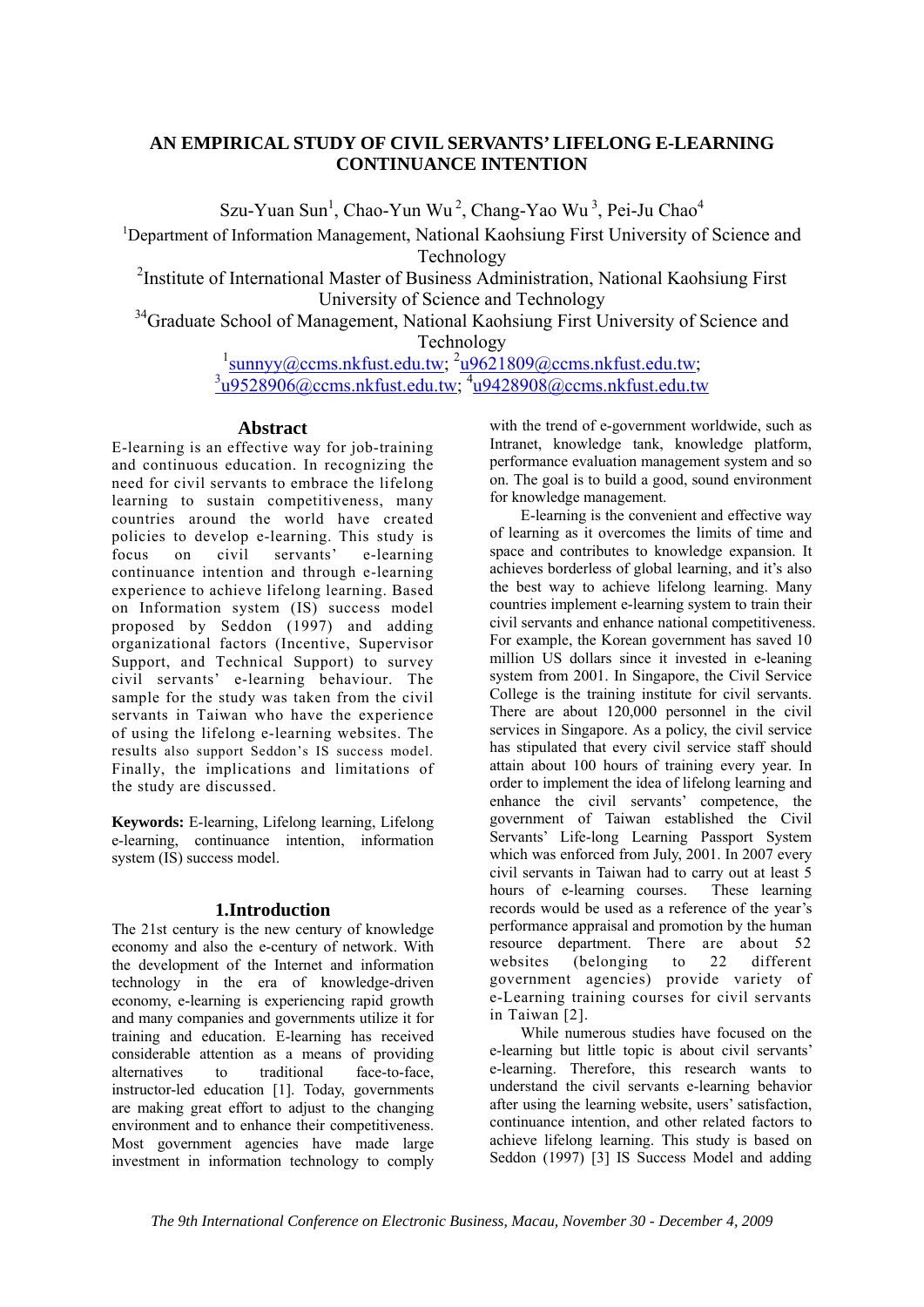Organizational Factors (Incentive, Supervisor Support, and Technical Support) that influence the correlation of satisfaction and continuance intention. This study aimed to provide a theoretical basis and empirical evidence for predicting and explaining antecedents of civil servants' lifelong e-learning and to provide important guidelines for government when designing and implementing civil servants' lifelong e-learning.

## **2. Theoretical background**

## **2.1 Lifelong learning and e-learning**

E-learning has been defined as the use of information and communication technology to support and enhance learning and teaching [4]. E-learning is also a tool of lifelong learning and continuous education. In recent years, factors such as the knowledge-based economy, learning society and the rise of information technology have given rise to a consensus that lifelong learning is not only a norm, but also a culture and attitude [5] Learning is not restricted to classrooms and to formal learning in any learning institutions; it is an activity which happens throughout life, at work, play and at home. Nowadays, in the knowledge-intensive era, life-long competence development has become more important. People need to upgrade their skills not just at work but also in their daily lives.

There is an increasing demand for new approaches towards fostering life-long learning perspectives. Emergent Web 2.0 concepts and technologies are opening new doors for more effective learning and constituting an important strategy for enhancing public-sector efficiency. E-learning tools can be applied more effectively to human resources cultivation within the area of public sectors so as to help strengthen national competitiveness.

#### **2.2 IS Success Model**

The concept of IS success is widely accepted throughout IS research as the principle criterion for evaluating information systems [6]. Because IS success is a multi-dimensional concept that can be assessed at various levels, the measure for IS success has neither been totally clear nor exactly defined. However, DeLone and McLean in 1992 made a major breakthrough [7]. They comprehensively reviewed IS success measures proposed taxonomy and an interactive model as frameworks for conceptualizing and operational IS

success. That included six dimensions of success factors: system quality, information quality, use, user satisfaction, individual impact, and organizational impact. The original model did not empirically test. DeLone and McLean [8] also encourage further development and validity was needed for their taxonomy. Since 1992, a number of studies have explicitly tested the associations among the measures identified in the model [9][10][11][12][13, p.9]. Based on the DeLone and McLean [8] model, Seddon [3] proposed a respecification and extension of the DeLone and McLean of IS success model. Seddon's IS success model includes three columns of variables: (1) measures of information and system quality, (2) general perceptual measures of net benefits of IS use (including perceived usefulness and user satisfaction), and (3) other measures of net benefits of IS use (See Fig1). Seddon's IS success model focuses on the causal (variance) aspects of the interrelationships among the taxonomic categories, and separates the variance model of IS success from the variance model of behavior that occurs as a result of IS success. Seddon [3] also claimed that IS use is a behavior rather than a success measure, and incorporated the additional construct of perceived usefulness adapted from TAM. It replaced DeLone and McLean's IS "use" with

"perceived usefulness" which serves as a general perceptual measure of net benefits of IS use [14]. Rai et al. [6] empirically and theoretically assessed the DeLone and McLean [8] and Seddon [3] models of IS success in a quasi-voluntary IS use context, and found that both the models exhibited reasonable fit with the collected data.

 DeLone and McLean ten years after the publication of their original model and based on the empirical and theoretical contributions, they proposed an updated IS success model [15]. This model according the original model by combining the individual and organizational impacts as one dimension called "Net Benefits" and also adding another quality dimension called "Service Quality" to reflect the important of service and support in successful IS system. They suggested that intention to use may be employed as an alternative to use as a success dimension.

This study evaluates the current situation of civil servants' lifelong e-learning in Taiwan and focus on e-learning behavior research. We examine several IS success model and assume that the Seddon's IS success model can be better adapted to the civil servants' lifelong e-learning context.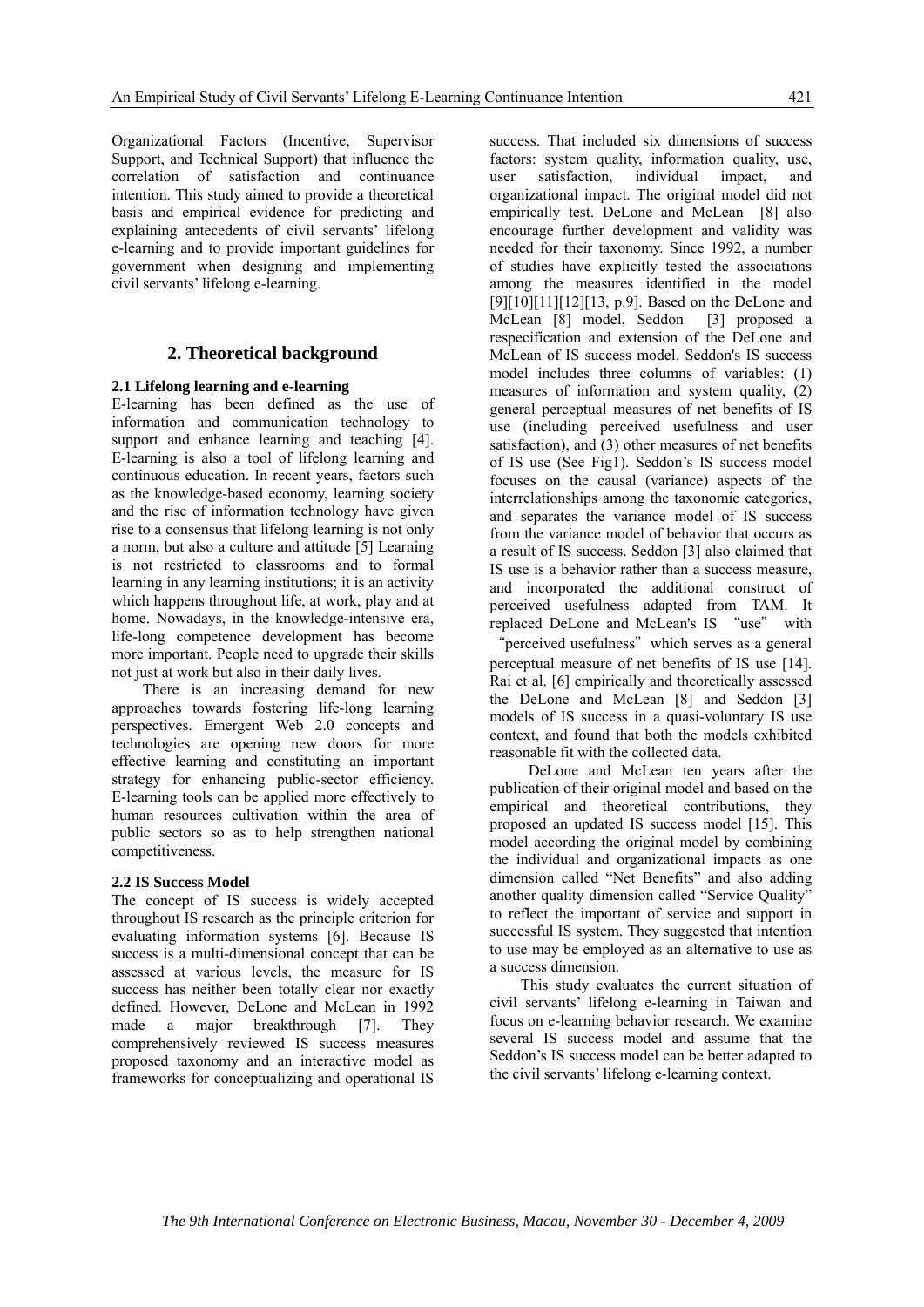

## **3. The proposed model and research hypotheses**

According to the literature background and based on IS Success Model and organizational factors. The relationships among these constructs are integrated in a conceptual model depicted in Fig. 2.



## **Quality and General Perceptual Measures of Net Benefits of IS Use**

Seddon [3] IS success model arranged the variance in three columns. First column was "measures of information and system quality" which was based on DeLone and McLean [8] 1992 original model. The second column was "general perceptual measures of net benefits of IS use" which including two perceptual measures "perceived usefulness and satisfaction". Perceived usefulness was based on David [16]. "The degree to which a person believes that using a particular system would enhance his or

her job performance". User Satisfaction is the most general perceptual measure of information systems success. The third column was "other measures of net benefits of IS use" which was a volitional-use setting, continued IS use (by individuals, organizations or society) is an indicator of net benefit [3]. This study mainly measures the variance of the Seddon's model first two columns (information quality, system quality, perceived usefulness, satisfaction) and then affect expectations about the net benefit of future IS USE. In this study the expectations about the net benefits of future IS Use was replaced with continuance intention.

Information quality refers to quality of the output, such as timeliness, scope, accuracy, format, completeness and relevance of information generated by and information [17][8][18]. Seddon [3] considers system quality to be concerned with "bug" in the system (system reliability), user interface consistency, ease of use, documentation quality, and quality and maintainability of the program code.

Chiu et al. [19] found perceived system quality has a positive effect on the behavioral intention to use the e-learning service. In the information system perspective, end user's satisfaction is a user's attitude toward the specific computer application system they utilized [20].

Several studies have found system quality and information quality have a direct effect on users' satisfaction [8] [9] [21]. Negash et al. [22] found that information and system quality determine satisfaction while service quality has no impact. Lederer et al. [23] found information quality to be a major influence on the perceived usefulness of websites. According to Seddon [3] the system quality is concerned mainly with the consistency of the interface and the ease of use. In the TAM, perceived ease of use has been found to influence perceived usefulness to use a new system [16]. Rai et al. [6] empirically and theoretically assess DeLone and McLean's [8] and Seddon's [3] models of information systems (IS) success in a quasi-voluntary IS use context and found that both model were supported and the testing of the Seddon's IS success model found that Information Quality and System Quality both influence users' satisfaction and perceived usefulness. Therefore, the following hypotheses are proposed:

- H1: Information quality has a positive effect on civil servants' satisfaction of the lifelong e-learning system.
- H2: Information quality has a positive effect on perceived usefulness while civil servants use of the lifelong e-learning system.

*The 9th International Conference on Electronic Business, Macau, November 30 - December 4, 2009*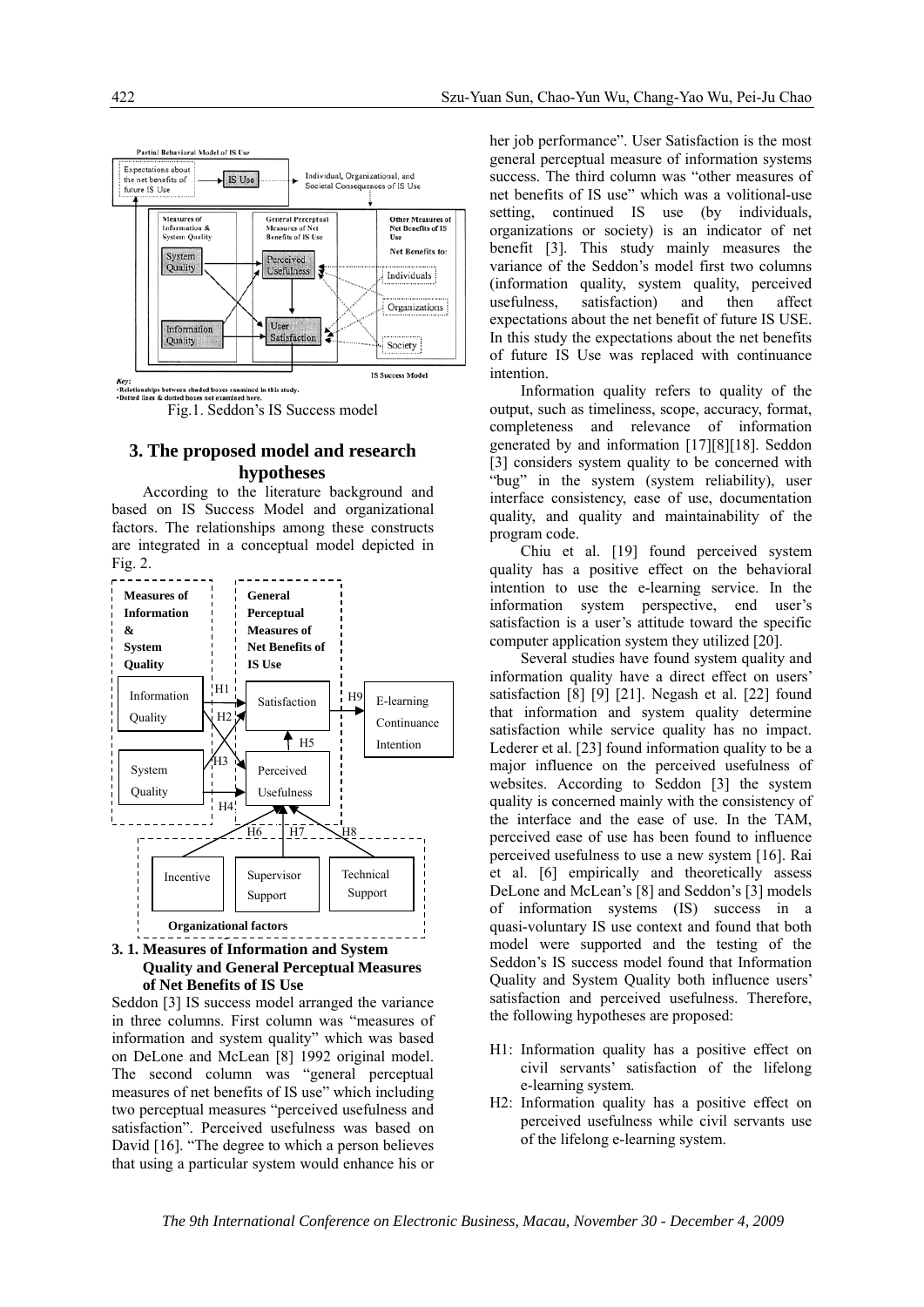- H3: System quality has a positive effect on civil servants' satisfaction of the lifelong e-learning system.
- H4: System quality has a positive effect on perceived usefulness while civil servants use of the lifelong e-learning system.

#### **3. 2.Perceived Usefulness and Satisfaction**

Bhattacherjee [24][25] his studies suggested that perceived usefulness was a significant antecedent of users' satisfaction. Devaraj et al. [26] found that perceived usefulness were significant determinant of consumer satisfaction in the e-commerce environment. Roca et al., [27] based on the expectancy disconfirmation theory, found user satisfaction as impacted by perceived usefulness and. Therefore, the following hypotheses are proposed:

H5: Perceived usefulness has a positive effect on satisfaction while civil servants use the lifelong e-learning system.

## **3. 3. Incentives**

Incentive described equivalently as rewards, can be structured to reward individual performance, team performance, or both, especially group-based incentives [28]. In the knowledge management success model which proposed by Kulkarni Ravindran and Freeze [29], incentive refer to formal appraisal and recognition of efforts by knowledge workers for furthering knowledge sharing and reuse and also a part of organizational support. People may expect that if they accomplish certain tasks, they will receive certain rewards. Naidoo & Leonard [30] indicate that there is a positive association between users' beliefs about the loyalty incentives of an e-service and their continuance intentions. Lai [31] found rewards will have a positive effect on perceived usefulness and intention to use knowledge management system. Martins and Kellermanns [32] in a study of business school students' acceptance of a web-based course management system found perceived incentive to use has a positive effect on perceived usefulness of the system. In this study, the civil servants' e-learning study hours have been a part of reference of organizational appraisal. Therefore, the following hypotheses are proposed:

H6: Incentive has a positive effect on perceived usefulness while civil servants use of the lifelong e-learning system.

## **3. 4. Supervisor support**

Igbaria et al. [33] found that internal management support and external support were significant predicators of perceived usefulness of systems in small firm's personal computing acceptance. Igbaria et al. [34] indicated organizational support positively related to perceived usefulness of microcomputer usage. Lin and Wu [35] found that management support has a direct effect on perceived usefulness in small and medium enterprises computing acceptance. Karahanna and Straub [36] proposed and explanation for the psychological origins of usefulness and ease of use. The results indicated that system usage is affected through perceived usefulness and perceived ease of use by the degree of social influence exerted by supervisors. Therefore, the following hypotheses are proposed:

H7: Supervisor support has a positive effect on perceived usefulness while civil servants use of the lifelong e-learning system.

#### **3.5. Technical Support**

Technical support refers to availability of specialized personnel (e.g. help desk, information center) to answer user questions regarding IT usage, and provide instructional and/or hand on support to users before and during usage [37]. Prior studies have also highlighted the importance of computing support. Ndubisi and Jantan [38] found technical backing has a positive effect on perceived usefulness in Malaysian small and media size firms IS usage. Martins and Kellermanns [32] indicated that availability of technical support has a positive effect on perceived usefulness in the Web-based course management system.

Therefore, the following hypotheses are proposed:

H8: Technical support has a positive effect on perceived usefulness while civil servants use of the lifelong e-learning system.

#### **3.6 Satisfaction and continuance intention**

Satisfaction is an individual's feelings of pleasure or disappointment resulting from comparing a product's perceived performance (or outcome) in relation to his or her expectations. Past research has also indicated that satisfaction is positively related with future intention [39][40][41]. Bhatacherjee [25] found that consumers' continuance intention is determined by their satisfaction when using B2C e-commerce service. Chiu et al. [19] found that learners' satisfaction with e-learning was significantly associated with their continuance intention. Roca et al. [27] found that users' continuance intention is determined by satisfaction. Therefore, the following hypothesis is proposed: H9: User's satisfaction has a positive effect on civil servants' e-learning continuance intention while use of the lifelong e-learning system.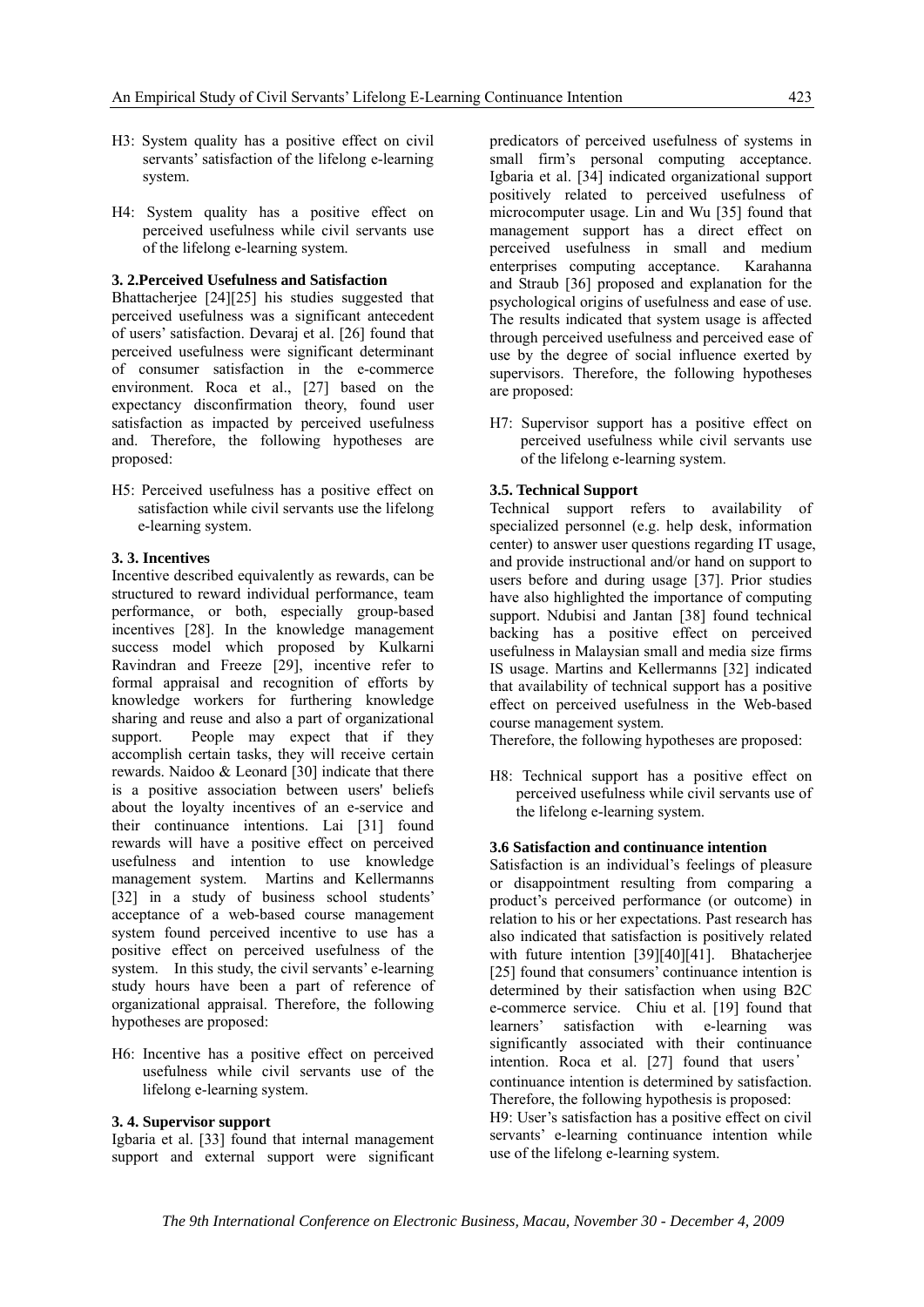## **4. Research Methodology**

## **4.1. Sample and procedures**

The sample for the study is taken from the civil servants in Taiwan who have the experience of using the lifelong e-learning websites. A total of 300 surveys were distributed to the civil servants from Taipei to Kaohsiung including district office, district health center, university, Tax administration and the county government since March 2009. A total of 228 surveys were returned in April 2009 and deleted 7 surveys because uncompleted or unusable, the effective questionnaires are 221 surveys with an effective response rate of 74 percent.

#### **4.2 Instruments**

The survey instruments consisted of 30 items to assess constructs of the proposed model. These items were adapted from previous studied and were refined to make them specifically relevant to the present study. System quality, Information quality and were using a scale adapted from DeLone & McLean [15] and C-M Chiu et al. [42], the items used to construct the perceived usefulness was based on the scale from Davis et al.[16] with some modifications. Incentive was measured using a scale adapted from Lai [31] and Martins & Kellermanns [32] with some modifications. Supervisor support was measured by five items adapted from Igbaria et al [33]. Technical Support adapted from Martins & Kellermanns [32]. Items related to satisfaction were adapted from C-M Chiu et al. [42]. E-learning continuance intention was adapted from prior work by C-M Chiu et al. [42]. These eight constructs were measured on a five-point Likert scale ranging from (1) "strongly disagree" to (5) "strongly agree". Investigate the civil servants' lifelong e-learning continuance intention.

#### **5. Data Analysis and Results**

## **5.1 Demographics and descriptive statistics**

The returned sample characteristics are illustrated in Table 1. In this study a total of 300 questionnaires were distributed, of which 221 were effective and shows that the majority of the respondents of civil servants in terms of gender, age, position, education, working experience, online learning methods, online learning reasons, total of online learning hours over Last year (2008) and Estimating total of online learning hours this year (2009). 44.8% of the respondents were male, 55.2% were female, with 38.9% were 31~40 years old and  $44.8\%$  were  $41~50$  years old. 85.5% were not supervisors, 14.5% were supervisors. 80.1% had the bachelor degree. 83.7% working experience more than 6 years. 71.5% online learning methods were Internet access at organization and 67% were using home Internet. The online learning reasons 84.6% were to acquire e-learning certificate records and 56.1% were to learn knowledge and growth.

Total of online learning hours over last year (2008) 31.2% were less than 10 hours. 27.1% were between 11-20 hours. 2009 estimating learning hours 21.7% are less than 10 hours and 26.7% between 11-20hours. Compared to 2008, the estimating total of online learning hours this year (2009) of the respondents, the learning hours has slightly increased.

Table1 Demographic Profiles of the Respondents

| Table1 Demographic<br>Categories |                     | Total (N=    | <b>Statistics</b> |
|----------------------------------|---------------------|--------------|-------------------|
|                                  | Male                | 99           | 44.8%             |
| Gender                           | Female              | 122          | 55.2%             |
|                                  | Younger than 30     | 15           | 6.8%              |
| Age                              | $31 - 40$ years old | 86           | 38.9%             |
|                                  | $41 - 50$ years old | 99           | 44.8%             |
|                                  | 51 years or older   | 21           | 9.5%              |
|                                  | Supervisor          | 32           | 14.5%             |
| Position                         | Not supervisor      | 189          | 85.5%             |
|                                  | High school         | 13           | 5.9%              |
| Education                        | Bachelor            | 177          | 80.1%             |
|                                  | Master              | 31           | 14.0%             |
|                                  | Less than 2         | 6            | 2.7%              |
|                                  | $2 - 5$ years       | 30           | 13.6%             |
|                                  | $6 - 10$ years      | 45           | 20.4%             |
| Working Experience               | $11 - 15$ years     | 61           | 27.6%             |
|                                  | $16 - 20$ years     | 49           | 22.2%             |
|                                  | More than 21        | 30           | 13.6%             |
|                                  | Using               | 158          | 71.5%             |
| Online learning                  | Home Internet       | 148          | 67.0%             |
| methods                          | Internet Café       | $\mathbf{0}$ | $\overline{0}$    |
|                                  | Others              | 2            | 0.9%              |
|                                  | To acquire          | 187          | 84.6%             |
| Online learning                  | To learn            | 124          | 56.1%             |
| reasons                          | Curious             | 8            | 3.6%              |
|                                  | To kill time        | 5            | 2.3%              |
|                                  | Less than 10        | 69           | 31.2%             |
|                                  | $11-20$ hours       | 60           | 27.1%             |
| Total of online                  | 21-40 hours         | 44           | 19.9%             |
| learning hours 2008              | 41-60 hours         | 15           | 6.8%              |
|                                  | More than 60        | 33           | 14.9%             |
|                                  | Less than 10        | 48           | 21.7%             |
| Estimating total of              | $11-20$ hours       | 59           | 26.7%             |
| online learning hours            | 21-40 hours         | 50           | 22.6%             |
| 2009                             | 41-60 hours         | 32           | 14.5%             |
|                                  | More than 60        | 32           | 14.5%             |

#### **5.2 Data Analysis**

This research has adopted structural equation modeling (SEM) for its data analysis to study the causalities among all parameters constructed in each model. The estimation of the parameters uses the maximum likelihood estimation (MLE), and the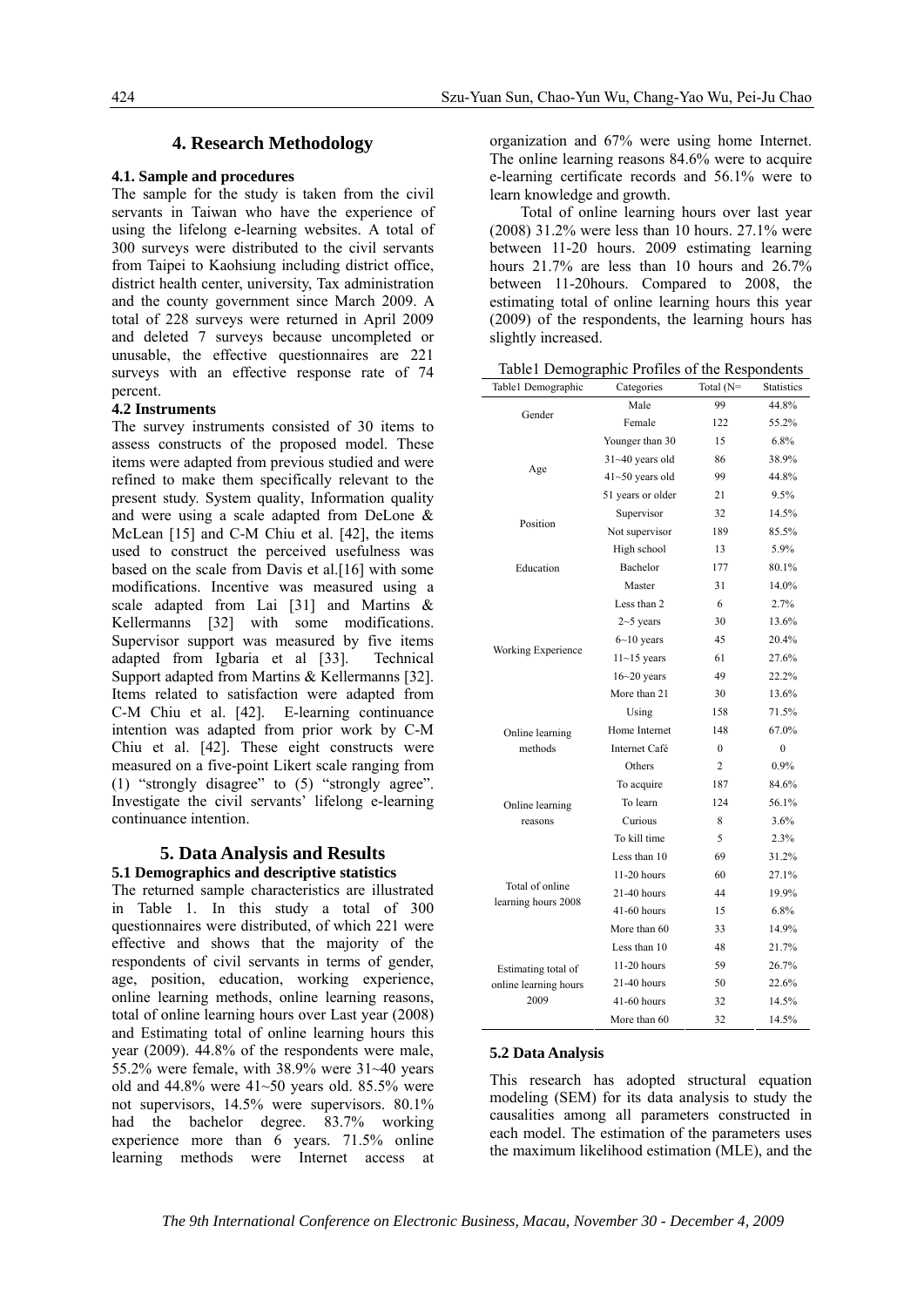sample size cannot be too small when utilizing this. In order to be suitable for MLE, it is generally acknowledged that the sample size should lie at least somewhere from 100 to 400 [43]. The sample size was 221, meeting the requirement. The statistical analysis software used for the research was LISREL 8.50 and SPSS 17.0. When carrying out analysis with SEM, a two-phased approach was used, based on Anderson & Gerbing [44]. The first step involves the analysis of the measurement model, while the second step tests the structural relationships among latent constructs.

#### **5.3 Analysis of validity and reliability**

The reliability and validity of the measurement instrument was evaluated using reliability and convergent validity criteria. Reliability and validity of the survey instruments were established by calculating composite readability (CR) to measure internal consistency. Additionally, the convergent validity of the scales was verified using two criteria suggested by Fornell & Larcker  $[45]$ : (1) all indicator loadings should be significant and exceed 0.7; and (2) average variance extracted (AVE) for each construct should exceed the variance because of measurement error for that construct (i.e. AVE should exceed 0.50). As shown in Table 2, composite readability values were above the recommended level of 0.7 and AVE ranged from 0.64 to 0.77 (See Table3), exceeding the minimum value of 0.50. All of the factor loadings of the items in the research model were greater than 0.70. Thus, all factors in the measurement model had adequate reliability and convergent validity.

| <b>Constructs/factors</b> | <b>Indicator</b> | Composite   |             |         | <b>Source</b>                  |  |
|---------------------------|------------------|-------------|-------------|---------|--------------------------------|--|
|                           | ${\bf S}$        | reliability | Mean (S.D.) | Loading |                                |  |
| Information Quality(IQ)   | IQ1              | 0.91        | 3.46(0.70)  | 0.80    | DeLone & McLean                |  |
|                           | IQ <sub>2</sub>  |             | 3.44(0.73)  | 0.76    | (2003)                         |  |
|                           | IQ3              |             | 3.48(0.68)  | 0.82    | C-M Chiu et al. (2007)         |  |
|                           | IQ4              |             | 3.47(0.66)  | 0.81    |                                |  |
|                           | IQ <sub>5</sub>  |             | 3.35(0.71)  | 0.91    |                                |  |
| System Quality (SQ)       | SQ1              | 0.90        | 3.48(0.71)  | 0.85    | DeLone & McLean                |  |
|                           | SQ <sub>2</sub>  |             | 3.48(0.63)  | 0.85    | (2003)                         |  |
|                           | SQ3              |             | 3.70(0.63)  | 0.70    | Wu & Wang (2006)               |  |
|                           | SQ4              |             | 3.50(0.70)  | 0.81    | C-M Chiu et al. (2007)         |  |
|                           | SQ <sub>5</sub>  |             | 3.48(0.66)  | 0.78    |                                |  |
| Perceived                 | PU1              | 0.931.      | 3.19(0.72)  | 0.83    | Davis et al.(1989)             |  |
| Usefulness(PU)            | PU <sub>2</sub>  |             | 3.19(0.71)  | 0.80    |                                |  |
|                           | PU3              |             | 3.34(0.71)  | 0.89    |                                |  |
|                           | PU <sub>4</sub>  |             | 3.39(0.70)  | 0.88    |                                |  |
|                           | PU <sub>5</sub>  |             | 3.52(0.66)  | 0.84    |                                |  |
| Satisfaction(SA)          | SA1              | 0.88        | 3.61(0.72)  | 0.83    | C-M Chiu et al. (2007)         |  |
|                           | SA <sub>2</sub>  |             | 3.52(0.70)  | 0.85    |                                |  |
|                           | SA3              |             | 3.41(0.76)  | 0.85    |                                |  |
| Incentive                 | IN1              | 0.87        | 3.38(0.93)  | 0.76    | Martins &                      |  |
|                           | IN2              |             | 3.14(0.86)  | 0.95    | Kellermanns(2004)<br>Lai(2009) |  |
| <b>Supervisor Support</b> | SS1              | 0.88        | 3.28(0.80)  | 0.75    | Igbaria et al (1997)           |  |
|                           | SS <sub>2</sub>  |             | 3.40(0.78)  | 0.75    |                                |  |
|                           | SS <sub>3</sub>  |             | 3.32(0.81)  | 0.85    |                                |  |
|                           | SS <sub>4</sub>  |             | 3.32(0.77)  | 0.85    |                                |  |
| <b>Technical Support</b>  | TS1              | 0.85        | 3.34(0.81)  | 0.87    | Martins &                      |  |
|                           | TS <sub>2</sub>  |             | 3.30(0.83)  | 0.81    | Kellermanns(2004)              |  |
|                           | TS3              |             | 3.45(0.75)  | 0.75    | Lee & Kim(2009)                |  |
| Continuance               | CI1              | 0.91        | 3.72(0.62)  | 0.81    |                                |  |
| Intention(CI)             | CI2              |             | 3.53(0.65)  | 0.90    | C-M Chiu et al. (2007)         |  |
|                           | CI3              |             | 3.50(0.67)  | 0.91    |                                |  |

Table 2 Summary of measurement scales

Table 3 Correlations and AVE

*The 9th International Conference on Electronic Business, Macau, November 30 - December 4, 2009*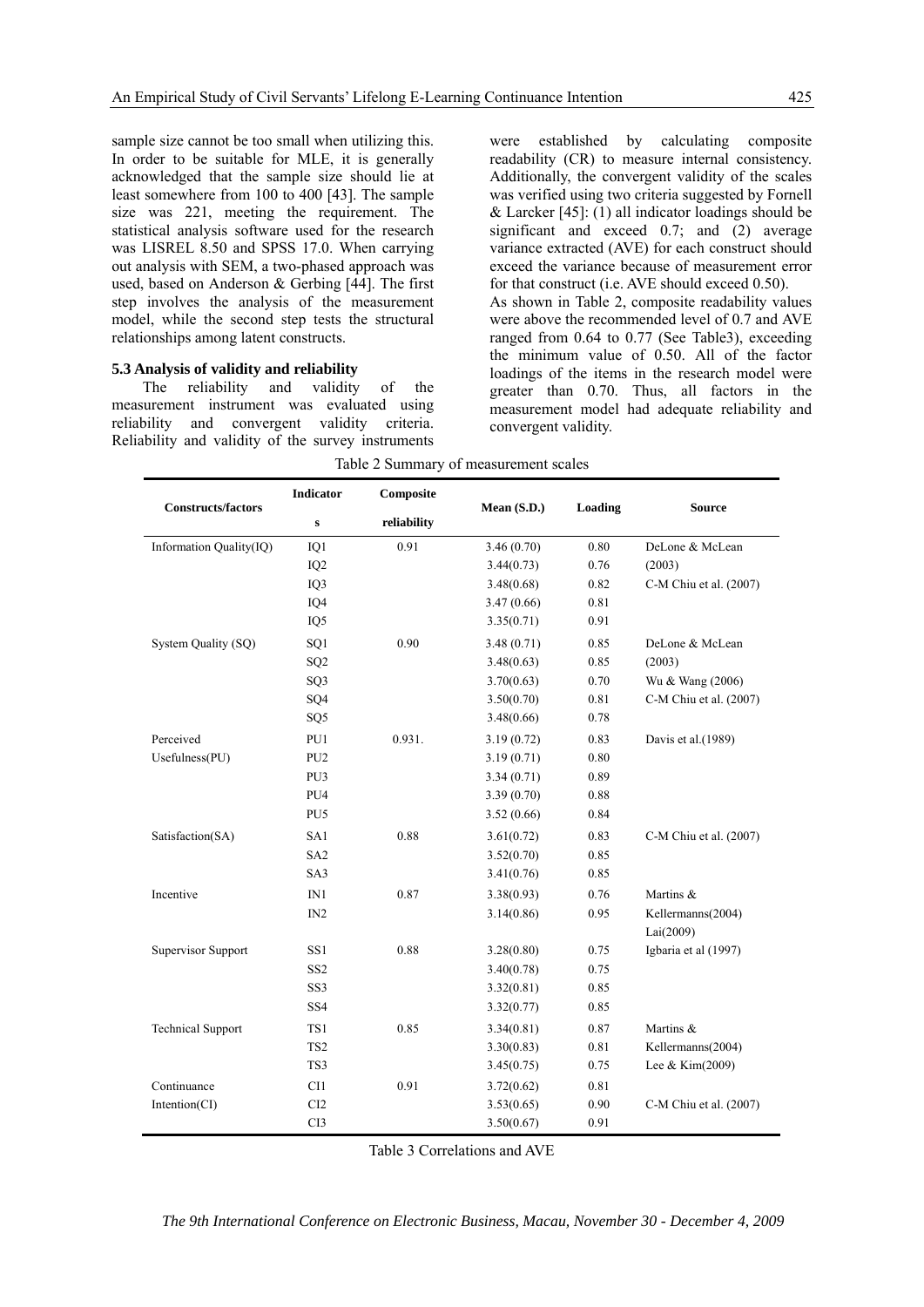| Construct | <b>AVE</b> | IQ   | SQ   | PU   | IN   | <b>SS</b> | <b>TS</b> | SA   | <b>CI</b> |
|-----------|------------|------|------|------|------|-----------|-----------|------|-----------|
| IQ        | 0.67       | 0.82 |      |      |      |           |           |      |           |
| SQ        | 0.64       | 0.60 | 0.80 |      |      |           |           |      |           |
| PU        | 0.72       | 0.46 | 0.56 | 0.85 |      |           |           |      |           |
| IN        | 0.77       | 0.20 | 0.21 | 0.19 | 0.88 |           |           |      |           |
| SS        | 0.64       | 0.38 | 0.47 | 0.40 | 0.28 | 0.80      |           |      |           |
| TS        | 0.66       | 0.47 | 0.52 | 0.47 | 0.15 | 0.72      | 0.81      |      |           |
| <b>SA</b> | 0.71       | 0.44 | 0.55 | 0.57 | 0.13 | 0.31      | 0.38      | 0.84 |           |
| CI        | 0.77       | 0.39 | 0.50 | 0.51 | 0.11 | 0.39      | 0.43      | 0.77 | 0.87      |

Diagonal elements (in bold) are the square root of the average variance extracted (AVE). Off-diagonal elements are the correlations among constructs.

According to Fornell and Larcker (1981), discriminant validity can also be tested among all constructs by comparing the average variance extracted (AVE) of each construct with the squared correlation of that construct and all the other constructs. As shown in Table 3, the square root of average variance extracted for each construct is greater than the correlations between the constructs and all other constructs. The results suggested an adequate discriminant validity of the measurements.

## **5.4 Measurement Model Fit Analysis**

The first step in model estimation involved examining the model fit. To validate the measurement model, this study used LISREL 8.50 to assess the analysis. For a good model fit, the Chi-square value normalized by degrees of freedom  $(x^2/d.f.)$  should not exceed 3, goodness of fit index (GFI) should exceed 0.8, adjusted goodness of fit index (AGFI) should exceed 0.8, normed fit index (NFI), Incremental index of fit (IFI) and comparative fit index (CFI) should exceed 0.9, and root mean square error of approximation (RMSEA) should not exceed 0.08. For our CFA model,  $x^2$ /d.f. was 1.46 ( $x^2$  $= 459.30$ ; d.f.  $= 314$ ), GFI was 0.88, AGFI was 0.82, NFI was 0.97, IFI was 0.99, CFI was 0.99, and RMSEA was 0.046,As shown in Table 4, the goodness-of-fit indices are all within accepted thresholds. Therefore, the summary of the overall goodness-of-fit indices indicate an adequate fit of the model and data.

| Table 4 Fit Indices for the Structural Model |  |
|----------------------------------------------|--|
|----------------------------------------------|--|

| <b>Structural Model Statistic</b>                  | <b>Fit Indices</b> | Recommended<br>Threshold |  |
|----------------------------------------------------|--------------------|--------------------------|--|
| $x^2$ d.f.                                         | 1.46               | <3.0                     |  |
| Goodness-of-fit index (GFI)                        | 0.88               | >0.8                     |  |
| Adjusted GFI (AGFI)                                | 0.82               | > 0.8                    |  |
| Normed fit index (NFI)                             | 0.97               | > 0.9                    |  |
| Incremental index of fit (IFI)                     | 0.99               | > 0.9                    |  |
| Comparative fit index (CFI)                        | 0.99               | > 0.9                    |  |
| Root mean square error of approximation<br>(RMSEA) | 0.046              | ${}^{<}$ 0.08            |  |

## **5.5 Structural Model Analysis**

The second step in model estimations was to examine the significance of each hypothesized path in the research model, as well as the variance explained  $(R^2)$  by each path. The results of testing the structural model are presented in Table 5 and a graphical presentation of the results is shown in Fig.3. The explanatory power of the research model is also shown in Fig.3. The  $R^2$  value showed that civil servants' lifelong e-learning continuance intention explained by the model is 75 percent. Furthermore, users' satisfaction accounting for 55 percent and perceived usefulness accounting for 53 percent are all significant determinants of civil servants' lifelong e-learning continuance intention.





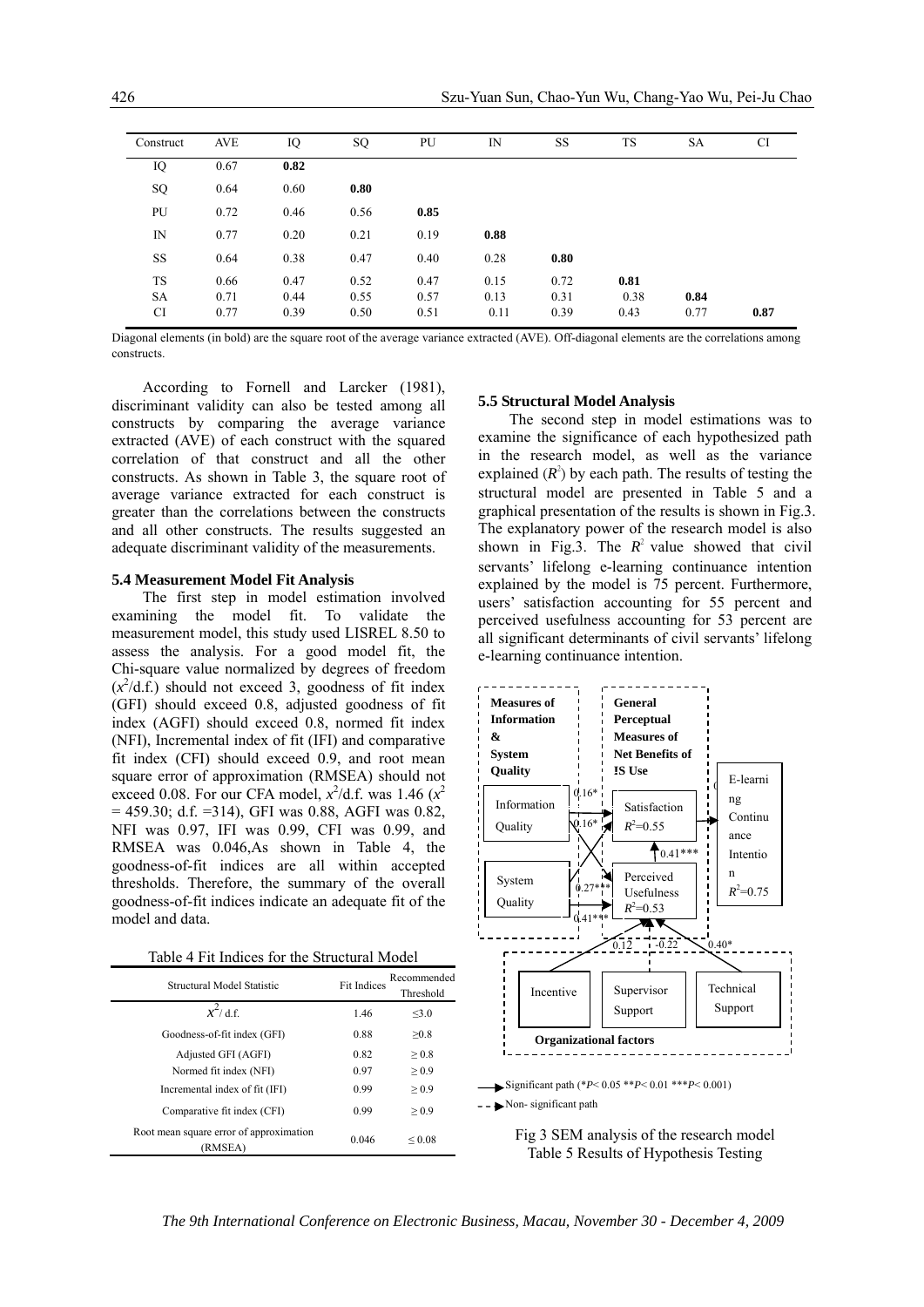|                | Standardized<br>Hypothesis<br>Path |           | t-value | Results       |
|----------------|------------------------------------|-----------|---------|---------------|
| H1             | $IQ \rightarrow$                   | $0.16*$   | 2.33    | Supported     |
| H2             | $IQ \rightarrow$                   | $0.16*$   | 2.27    | Supported     |
| H <sub>3</sub> | SQ                                 | $0.27***$ | 3.39    | Supported     |
| H <sub>4</sub> | SQ                                 | $0.41***$ | 5.02    | Supported     |
| H <sub>5</sub> | $PU \rightarrow$                   | $0.41***$ | 4.86    | Supported     |
| H <sub>6</sub> | $IN \rightarrow$                   | 0.12      | 1.98    | Supported     |
| H7             | $SS \rightarrow$                   | $-0.22$   | $-1.20$ | Not supported |
| H <sub>8</sub> | $TS \rightarrow$                   | $0.40*$   | 2.03    | Supported     |
| H9             | $SA \rightarrow$                   | $0.87***$ | 13.81   | Supported     |

## **6. Discussion**

This study showed that the Seddon's IS success model was well suited to survey civil servants' lifelong e-learning continuance intention. Using Structural Equation Modeling (SEM), the hypotheses are proposed to validate the fit of empirical data and model. Several key findings emerge from the study.

First, General Perceptual Measures of Net Benefits of IS Use two key factors "users' satisfaction and perceived usefulness" which are two important predictors of civil servants' lifelong e-learning continuance intention. This study provides a good explanation of Users' Satisfaction and Perceived Usefulness .Satisfaction was explained (55%) and Perceived accounted for 53%. Also, Information and System Quality are two most significant determinants toward Satisfaction and Perceived Usefulness.

Second, Supervisor Support does not have positive effect on perceived usefulness. The possible explanation that may account for the civil servants' lifelong e-learning is just on the early stage in Taiwan. Although the organization plays an important role in supporting e-learning, most of the public sectors' supervisors focus more on employees' hard working and efficiency and sometimes it could be a pressure that hinders e-learning implementation.

Third, Technical Support is the important antecedent of e-learning continuance Intention; the government authorities can increase users' usage intention by improving technical support and employ training and promotion approaches which in turn influence the civil servants' behavior intention to consist using lifelong e-learning systems.

Fourth, the results also illustrate that Incentives was critical factors in affecting Perceived Usefulness. In this study about 85% civil servants' e-learning reasons are to acquire learning certificates. This indicates currently most of the civil servants e-learning reasons are not self-direct learning but due to their organizational regulations or they concerned more about that learning certificates are a part of year

appraisal. In order to promote civil servants' lifelong e-learning, the incentives strategy needs to be continued. The e-learning hours should be a part of consideration of civil servants' year apparel and continue promoting to motivate more civil servants autonomous learning.

## **7. Limitations and future research**

There are several limitations in this study. First, the investigation of civil servants lifelong e-learning is relatively new and the government is on the early stage of promoting lifelong e-learning in Taiwan. Second, In Taiwan, the civil servants' lifelong e-learning portal did not totally integrate. There are about 52 of the websites and the quality of the websites is not equal. Therefore, different e-learning websites have different system quality and information quality. Third, there are only 221 valid responses to the survey. If more valid questionnaires were received, the result may be more representative. Beside, future research can increase the sample size and a higher response rate for a more complete research. In addition, some of the civil servants think that civil servants lifelong e-learning is a compulsive learning. They want to learn it because the organizational regulation.

The future studies can consider more variables in the research instruments, such as extrinsic and intrinsic motivation, self-direct learning, computer literacy; organization culture, subjective norm or social pressure and performance etc. It also can conduct observation approach, in-depth interviewing and qualitative approach for more understanding the learning behaviors and attitude. Finally, longitudinal studies are also required to observe the civil servants continuous or discontinuous use the lifelong e-learning systems.

## **8. Implications and Conclusions**

This study presents significant progress toward explaining the factors affecting civil servants' lifelong e-learning continuance intention. This study has investigated the underlying relationship between system quality, information quality, incentive, supervisor support, technical support, perceived usefulness, satisfaction and e-learning continuance intention for civil servants' lifelong e-learning behavior. The empirical examination was using a structural model based on Seddon's IS success model has been tested and validated. Most of the causal relationships between the constructs postulated by the structural model are well supported.

An empirical study was conducted to identify determinants of civil servants' e-learning continuance intention. The findings of the present study have various implications. First, perceived usefulness and satisfaction are critical to the success of civil servants lifelong e-learning system.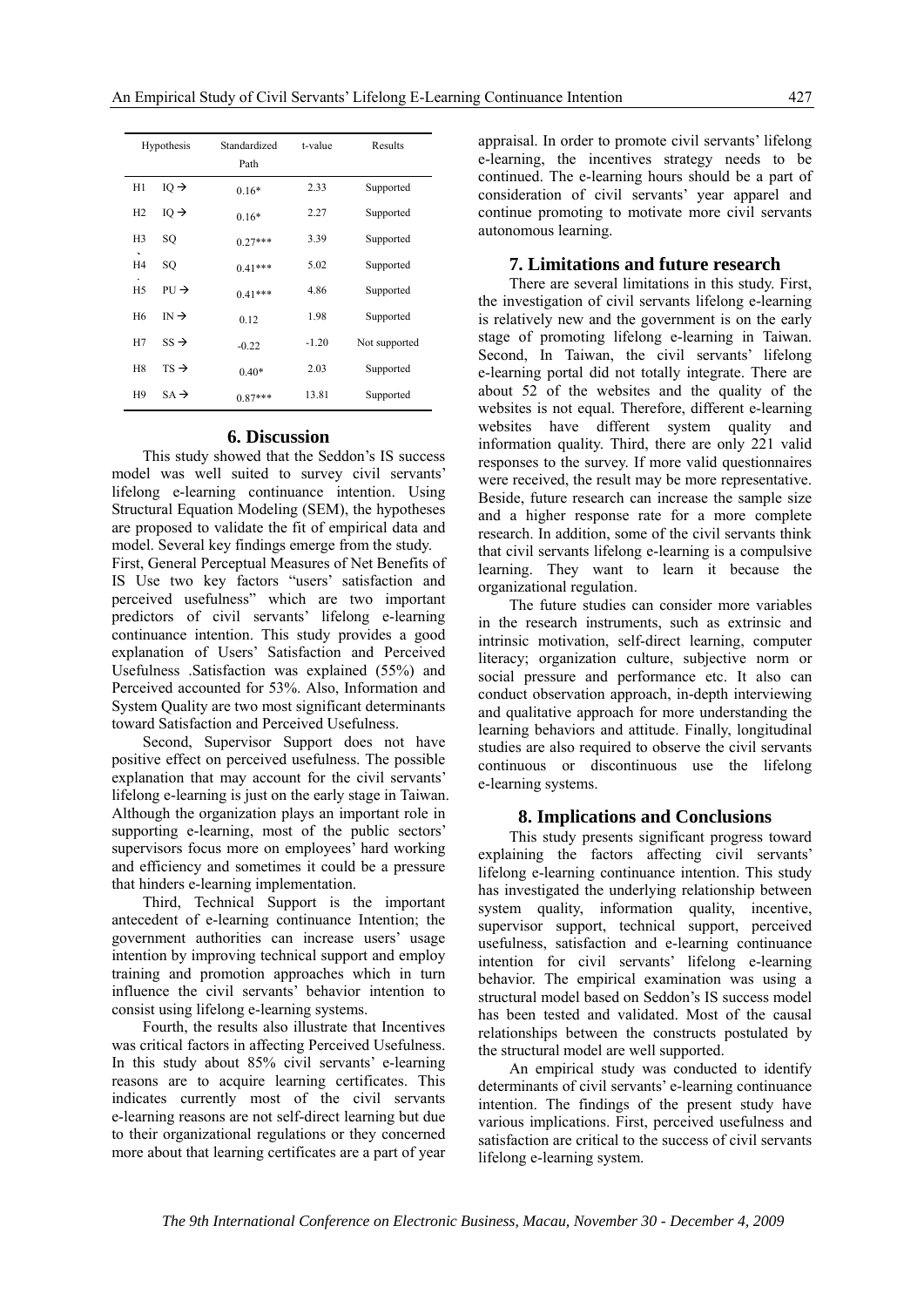Second, technical support was a significant mediator of the effects of perceived usefulness. Third, incentive has positive effects on perceived usefulness. Finally, based on the research findings, hoping the government can continue implement civil savants' lifelong e-learning and future research can conduct a deeper research on civil servants' lifelong e-learning behavior and related factors.

The academic value of this study is fourfold. First, this study proposed a comprehensive theoretical framework to identify determinants of civil servants' lifelong e-learning continuance intention. Second, the sample was real civil servants. Thus, the validity of the findings is not limited. Third, lifelong e-learning not only can apply to civil servants' training and education but also in adult learning and organization learning. Finally, based on Seddon's IS success model and organizational factors, this study confirmed that the proposed model has a high explanatory power for continuance intention.

In the 21st century which is full of unknowns, challenges, and infinite possibilities, knowledge and learning are the cores for sustainable development and continuous progress of the society. With the desire to enhance government's performance and to remain competitive in this global village, the need for incorporating ICT and effective ways of training among civil servants has become inevitable.

#### **References**

- [1] Douglas, D.E., & Van Der Vyver, G. "Effectiveness of e-learning course materials for learning database management systems: An experimental investigation", Journal of Computer Information Systems, 44(4), 2004, pp.41-48.
- [2] Lin, Innovative Leadership and e-Learning 2.0. Intelligent Times. 2008 Available on: (http://www.itmag.org.tw/magazine/article\_singl e\_587.htm Economist Intelligence Unit)
- [3] Seddon, P.B., "A respecification and extension of the DeLone and McLean model of IS success" , Information Systems Research, 8 (3), 1997, pp.240-253.
- [4] OECD, E-Learning in Tertiary Education: Where do we stand? Paris, France: Centre for Educational Research and Innovation, Organisation for Economic Cooperation and Development, 2005.
- [5] Grace, A. "Reflecting critically on lifelong learning in an era of neoliberal pragmatism: Instrumental, social and cultural perspectives", Paper presented at the Lifelong learning: partners, pathways, and pedagogies. Keynote and refereed papers from the 4th International Lifelong Learning Conference, 2006.
- [6] Rai, A., Lang, S. S., & Welker, R. B, "Assessing

the validity of IS success models: An empirical test and theoretical analysis", Information Systems Research, 13(1), 2002, pp.50−69.

- [7] Wu,J.H., Wang,Y.M., "Measuring KMS success: A respecification of the DeLone and McLean's Model, Information & Management", 43, 2006, pp.728-739.
- [8] Delone, W.H., McLean, E.R., Information systems success. The quest for the dependent variable. Information Systems Research, 3, 1992, pp.60-95.
- [9] Seddon, P.B., Kiew, M.-Y., "A partial test and development of the DeLone and McLean Model of IS success. In: Proceedings of the International Conference on Information Systems", Vancouver, Canada (ICIS 94), 1994, pp.99-110.
- [10] Jurison, J. "The temporal nature of IS benefits: A longitudinal study", Information and Management, 30(2), 1996, pp.75-79.
- [11] Igbaria, M., & Tan, M., "The consequences of the information technology acceptance on subsequent individual performance", Information and Management, 32(3), 1997, pp.113-121.
- [12] Teo, T. S. H., &Wong, P. K., "An empirical study of the performance impact of computerization in the retail industry", Omega—the International Journal of Management Science, 26(5), 1998, pp.611-621.
- [13] Wixom, B. H., & Watson, H. J., "An empirical investigation of the factors affecting data warehousing success", MIS Quarterly, 25, (1), 2001, pp.17-41.
- [14] Wang Y.S. & Liao Y.W., "Assessing eGovernment systems success: A validation of the DeLone and McLean model of information systems success", Government Information Quarterly, 25, 2008, pp.717-733.
- [15] Delone W., E. McLean, "The Delone and McLean Model of Information Systems Success: A Ten-Year Update", Journal of Management Information Systems, 19(4), 2003, pp.9-30
- [16] Davis, F. D., "Perceived usefulness, perceived ease of use, and user acceptance of information technology", MIS Quarterly, 13(3), 1989, pp.319-340.
- [17] Bailey, J.E., Pearson, S.W., "Development of a tool for measuring and analyzing computer user satisfaction", Management Science, 29, 5, 1983,pp.530-545.
- [18] McKinney, V., Yoon, K., Zahedi, F.M., "The measurement of Web customer satisfaction: an expectation and disconfirmation approach", Information Systems Research, 13 (3), 2002, pp.296-315.
- [19] Chiu, C., Hsu, M., Sun, S., Lin, T., Sun, P., Usability, quality, value and e-learning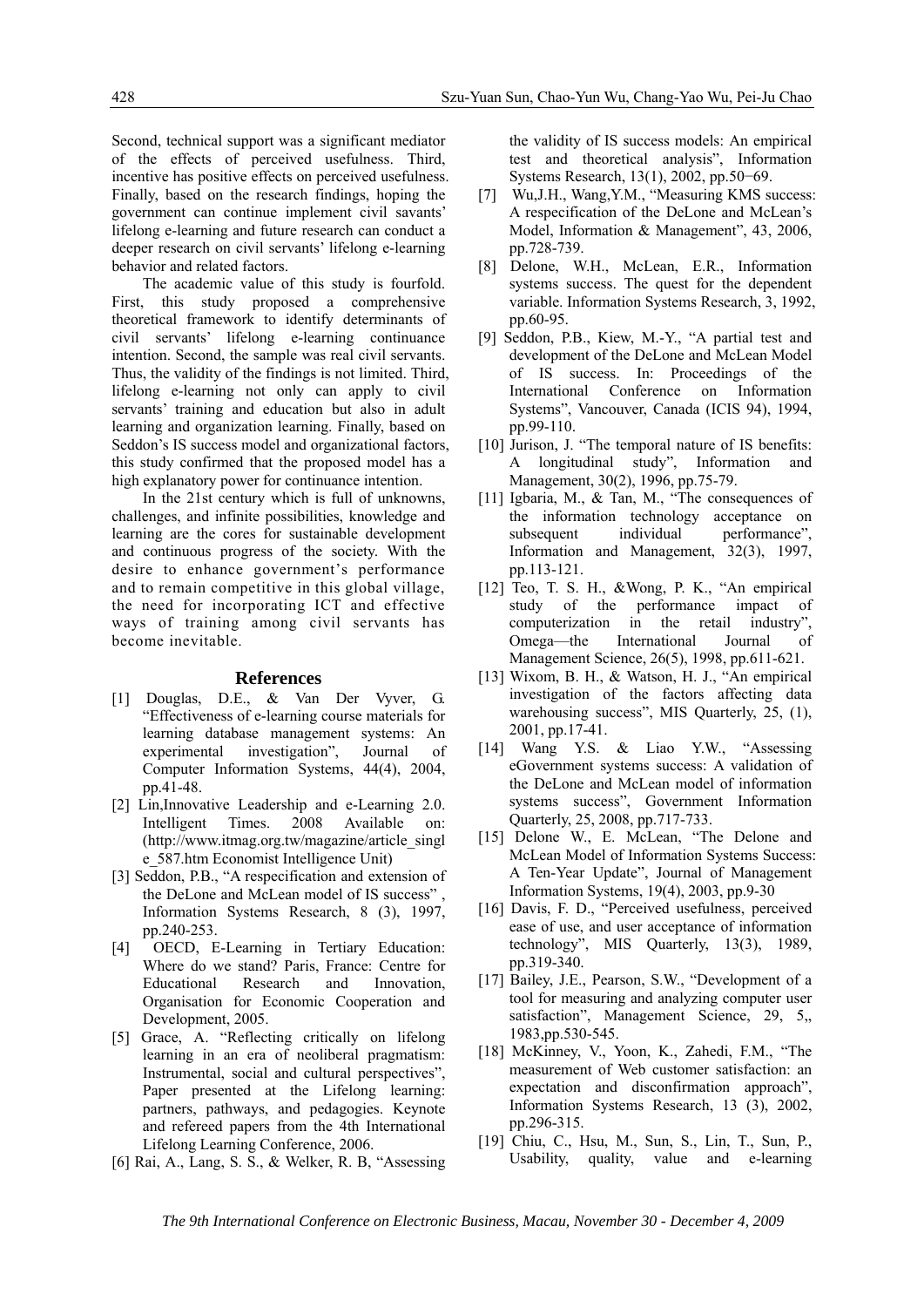continuance decisions. Computers & Education ,45 (4), 2005, pp.399-416.

- [20] Doll, W.J., Torkzadeh, G., "The measurement of end user computing satisfaction", MIS Quarterly 12 (2), 1988, pp.259-274.
- [21] McGill, T., Hobbs, V., Kloba, J., "User-developed applications and information systems success: a test of DeLone and McLean's model", Information Resources Management Journal, 16 (1), 2003, pp.24-45.
- [22] Negash, S., Ryan, T., Igbaria, M., "Quality and effectiveness in Webbased customer support systems". Information & Management, 40 (8), 2003, pp.757-768.
- [23] Lederer, A, Maupin, D, Sena, M and Zhuang, Y. "The Technology Acceptance Model and the World Wide Web",Decision Support Systems, 29(3), 2000, pp. 269–282.
- [24] Bhattacherjee, A., "Understanding information systems continuance: an expectation-confirmation mode", MIS Quarterly 25 (3), 2001a,351-370.
- [25] Bhattacherjee, A., "An empirical analysis of the antecedents of electronic commerce service continuance", Decision Support Systems, 32 (2), 2001b ,pp.201-214
- [26] Devaraj, S., Fan, M., Kohli, R., "Antecedents of B2C channel satisfaction and preference: validating e-commerce metrics", Information Systems Research 13 (3), 2002, pp.316-333.
- [27] Roca et al. Understanding e-learning continuance intention:An extension of the Technology Acceptance Model" Human-Computer Studies 64 , 2006, pp.683–696.
- [28] Taylor , E.Z., "The effect of incentives on knowledge sharing in computer-mediated communication: An experimental investigation". Journal of Information Systems, 20(1), 2006, pp.103–116.
- [29] Kulkarni, Ravindran and Freeze, "A Knowledge Management Success Model: Theoretical Development and Empirical Validation", Journal of Management Information Systems, 23(3), 2007, pp.309–347.
- [30] Naidoo & Leonard\*, "Perceived usefulness, service quality and loyalty incentives: Effects on electronic service continuance". S.Afr.J.Bus.Manage. 38(3), 2002, pp.39-48.
- [31] Lai, "How Reward, Computer Self-Efficacy, and Perceived Power Security Affect Knowledge Management Systems Success: An Empirical Investigation in High-Tech Companies", Journal of the American Society for Information Science and Technology, 60(2), 2009, pp.332–347.
- [32] Martins & Kellermanns, "A Model of Business School Students' Acceptance of a Web-Based Course Management System", Academy of Management learning and Education, 3(1), 2004, pp.7-26.
- [33] Igbaria, M., Zinatelli, N., Cragg, P., Cavaye, A. l. m., "Personal computing acceptance factors in small firms: a structural equation model", MIS Quarterly 17, 1997, pp.279-302.
- [34] Igbaria, M., Parasuraman, S., & Baroudi, J. J. , "A motivational model of microcomputer usage", Journal of Management Information Systems, 13(1), 1996,pp.127-143.
- [35] Lin & Wu, "An Empirical Study of End-User Computing Acceptance Factors in Small and medium Enterprises in Taiwan : Analyzed by Structural Equation Modeling", Journal of Computer Information Systems. 2004,pp.98-108.
- [36] Karahanna, E., & Straub, D. W., "The psychological origins of perceived usefulness and ease of use", Information and Management, 35(4), 1999, pp.237-250.
- [37] Bhattacherjee & Hikmet, "Reconceptualizing organizational support and its effect on information technology usage: evidence from the health care sector", Journal of Computer Information Systems, 2008,pp. 69-76.
- [38] Ndubisi & Jantan, "Evaluating IS usage in Malaysian small and medium-sized firms using the technology acceptance model", Logistics Information Management, (16)6, 2003, pp.440-450.
- [39] Oliver, R.L., Measurement and evaluation of satisfaction process in retail setting. Journal of Retailing, 57, 1981, pp.25-48.
- [40] LaBarbera, P.A., Mazursky, D., "A longitudinal assessment of consumer satisfaction/dissatisfaction: the dynamic aspect of the cognitive process", Journal of Marketing Research, 29, 1983, pp.393-404.
- [41] Bitner, M.J., "Evaluating service encounters: the effects of physical surroundings and employee responses", Journal of Marketing ,54, 1990,pp.69-82.
- [42] C.-M. Chiu et al., "Examining the integrated influence of fairness and quality on learners' satisfaction and Web-based learning continuance intention", Information Systems Journal,17, 2007, pp.271–287.
- [43] Ding, L., Velicer W., & Harlow, L, " Effect of estimation methods, number of indicators per factor and improper solutions on structural equation modeling fit indices", Structural Equation Modeling, 2, 1995, pp.119-143.